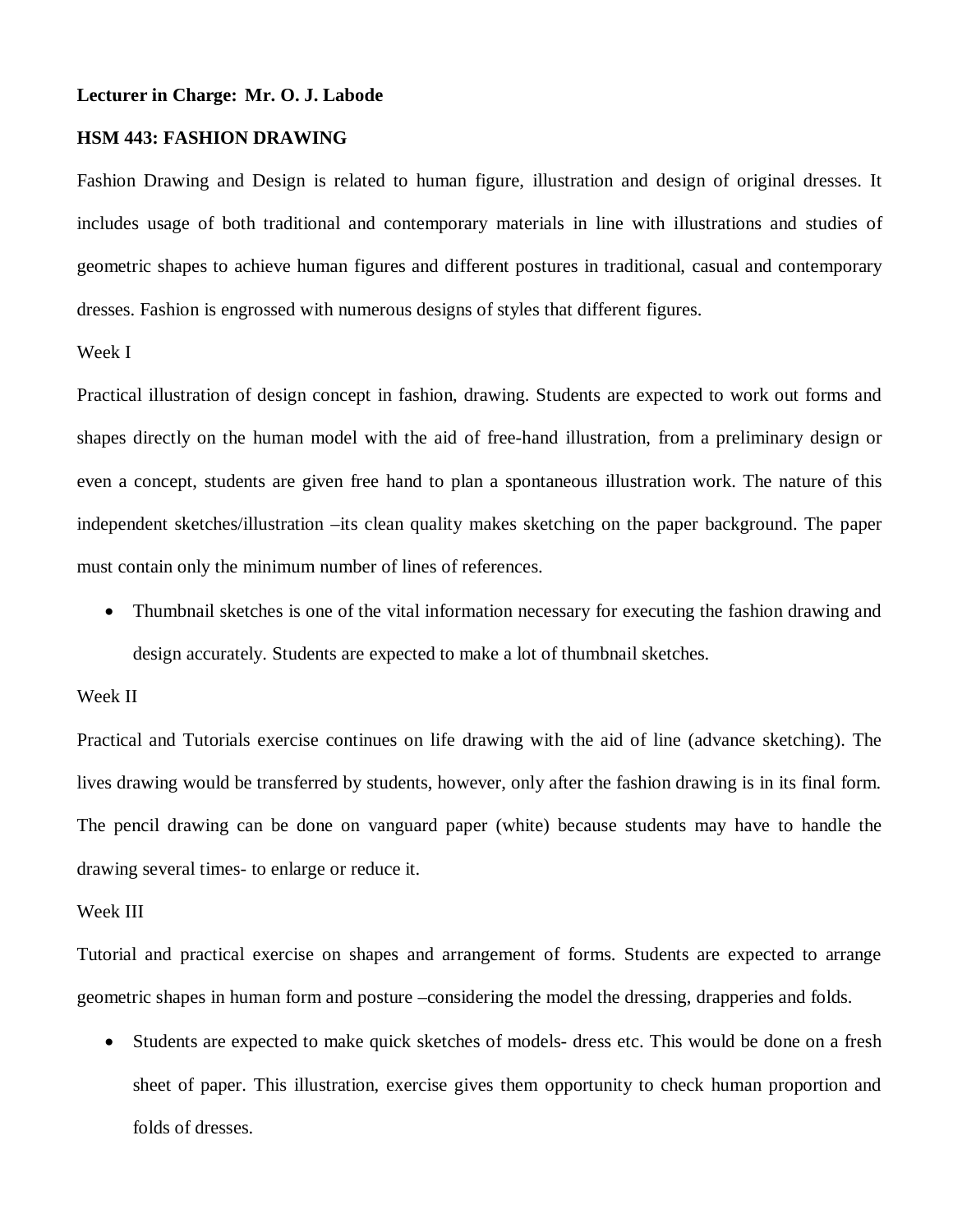- Faint lines without aid of any drawing instruments accustom students' hands and arms to the motion.
- Adjustment of the distance and perspective so that appropriate light and shade can be achieved.

## Week IV

Students are expected to progress in the independent and advance sketching and full illustrations. Different types of surface-line gradations are expected from students' practical drawing-because of space limitations not all strokes can be detailed.

- Make a sketchy outlines of the whole basic drawing with light, almost invisible traces.
- Strongly outline the light spot with well visible thick lines.
- Outline the dress of the model.

# Week V

Practical and tutorial on importance and functions of grids method in fashion drawing. Students are expected to practicalise this enlargement method, which is simply to superimpose a grid of small squares on a drawing, then copy each square into a layer grid. This is a long process and time- consuming, it does have its advantages. This method is extremely accurate. It is useful for high degrees of enlargement, so it permits large designs and illustrations to be studied and adjusted in a manageable small size.

• The enlargement and reduction are not mechanically copy: it is a continuation, even a refinement of the drawing. It is recommended to student in advance classes, especially when a final drawing is necessary.

## Week VI

Students are expected to practicalise manual projection of images that are illustrated with a hand made. This method works well for a very large image, the speed is more important than accuracy of shape or size. Projection has its advantages and disadvantages. Students would be exposed to all these. A principal disadvantage of projection is that the projected images can be considerably distorted laterally and expanded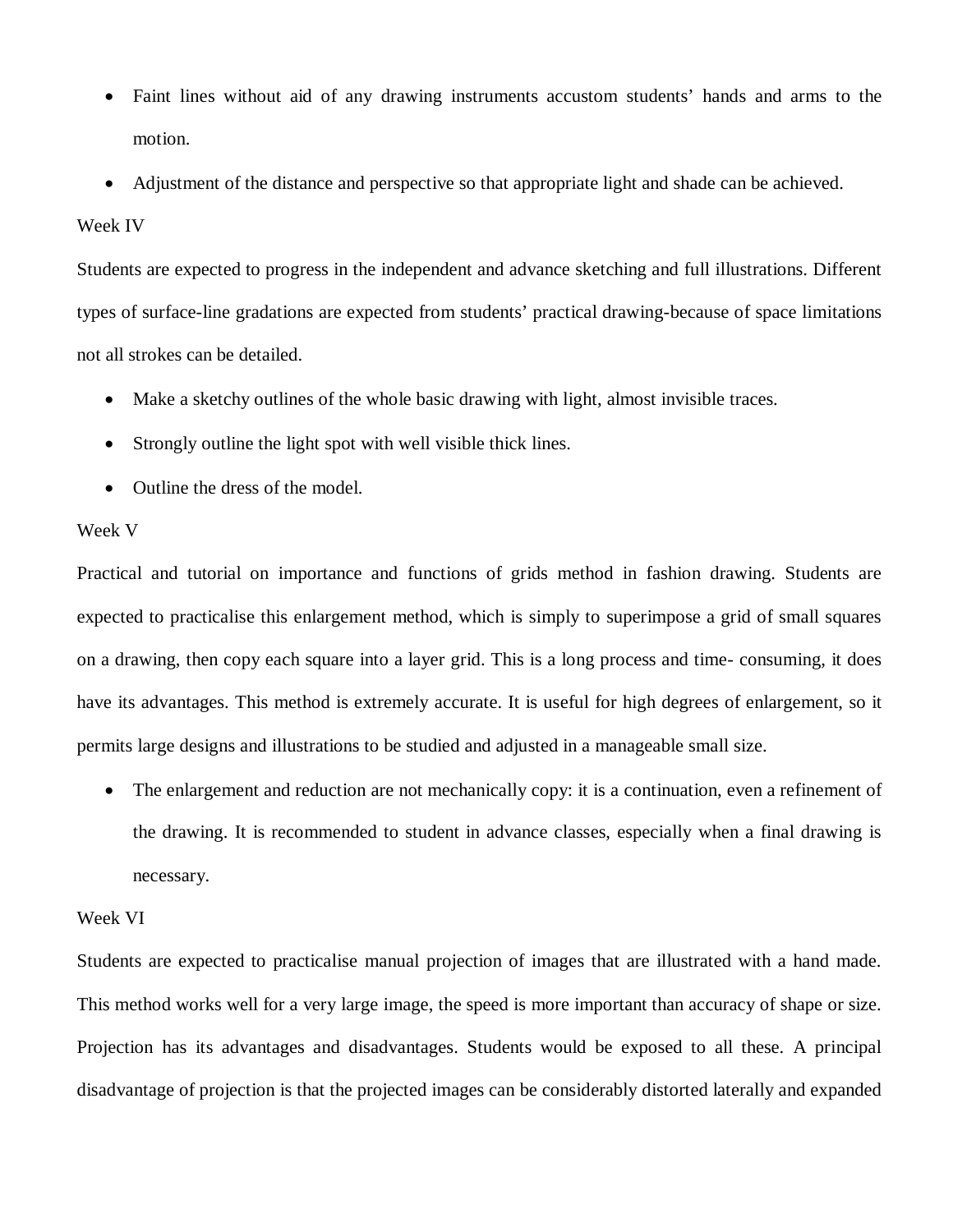inaccurately in one direction if the grid is of poor quality. Such distortion can be minimized by keeping the illustrated images to be projected much smaller.

- Perspective drawing or projective geometric shapes, where visual angle is restricted to some degrees.
- In order to test the accuracy of the projection, draw a precise square on the original image and measure the projected image of it.
- If all the angles are 90 degrees and all the sides are equal in length.

## Week VII

Practical experimental exercises on transfer by students. Students drawing would be redefined and enlarged, line of reference to the final support would also be practicalzed at this period.

- Except for graphite papers, which leave soft lines like pencil marks, commercial transfer paper leaves traces that are too harsh for the subtlety of fashion illustration.
- The lines tend to interfere with the shape, even when they are claimed to be sketchy. Student must avoid using eraser they must not erase the thumbnails sketches in order to prevent the image.

## Week VIII

Practical experimental exercise continues on transfer of images that are illustrated by students. White vanguard paper or light neutral background of texturized or graphite paper is appropriate.

- Students rub number 6B or 5B lead all over the back drawing to be transferred.
- Students are expected to wrap pieces of cloth or paper towel around an index finger and rub hard over the graphite. This process continues until the individual stoke of the lead disappear and merge into an even, foggy gray.
- The paper would be placed by the side of the drawing in contact with the surface to be transferred and trace the lines of reference with an F or H pencil. One needs to be conscious not to smudge the graphite paper onto the support.